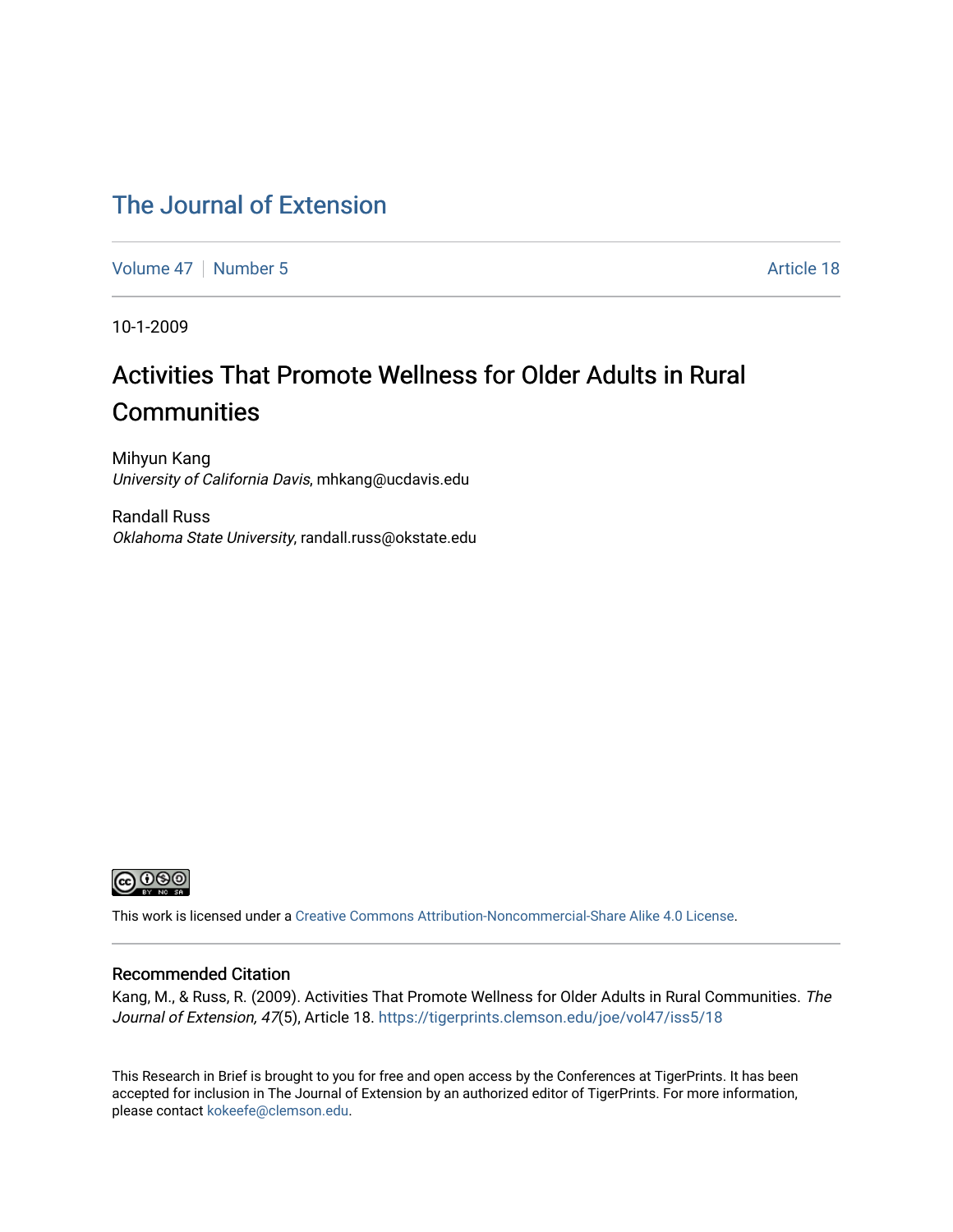

# **October 2009 Volume 47 Number 5 Article Number 5RIB2**

[Return to Current Issue](http://www.joe.org:80/joe/2009october/)

# **Activities That Promote Wellness for Older Adults in Rural Communities**

#### **Mihyun Kang**

Assistant Professor University of California Davis Davis, California [mhkang@ucdavis.edu](mailto:mhkang@ucdavis.edu)

#### **Randall Russ**

Associate Professor Oklahoma State University Stillwater, Oklahoma [randall.russ@okstate.edu](mailto:randall.russ@okstate.edu)

**Abstract:** Growing interest in healthier aging coincides with the comprehensive whole person wellness model that includes physical, emotional, spiritual, intellectual, occupational, and social dimensions. The study reported here examined current activities for older adults in rural community centers via a mail survey sent to the directors of Oklahoma community centers. To follow up, site visits to the centers and interviews with the directors were conducted. Findings indicated that 16% of the centers offered activities for all six dimensions and that older adults generated many activities. To accommodate activities in a rural community center, programs for these diverse activities must be addressed.

# **Introduction**

Older adults are the fastest growing U.S. population sector. Growing interest in healthier aging coincides with the comprehensive whole person wellness model. This model includes six dimensions: physical, emotional, spiritual, intellectual, occupational, and social. Positive outcomes for older adults include more than physical independence. They include the ability to function and remain active in the individual's setting of choice. In this context, community centers play an important role in how older adults interact in the community around them.

Research suggests that communities are not always designed to provide for older adults' needs to remain active and socially connected (Kochera & Bright, 2006). However, community centers that integrate the six dimensions of wellness will maintain a healthier older adult segment. Therefore, providing programs that are attractive to and serve older adults will foster additional opportunities for wellness.

The elderly should be a priority for the Cooperative Extension Service now and in the future. People in the U.S. today can anticipate living beyond 70, continuing to enjoy an extended and productive life. If social and psychological wellness is to accompany physical vitality in old age, we need to recognize education's potential contributions toward wellness (Weber & Johnson, 1989). Therefore, what are the implications for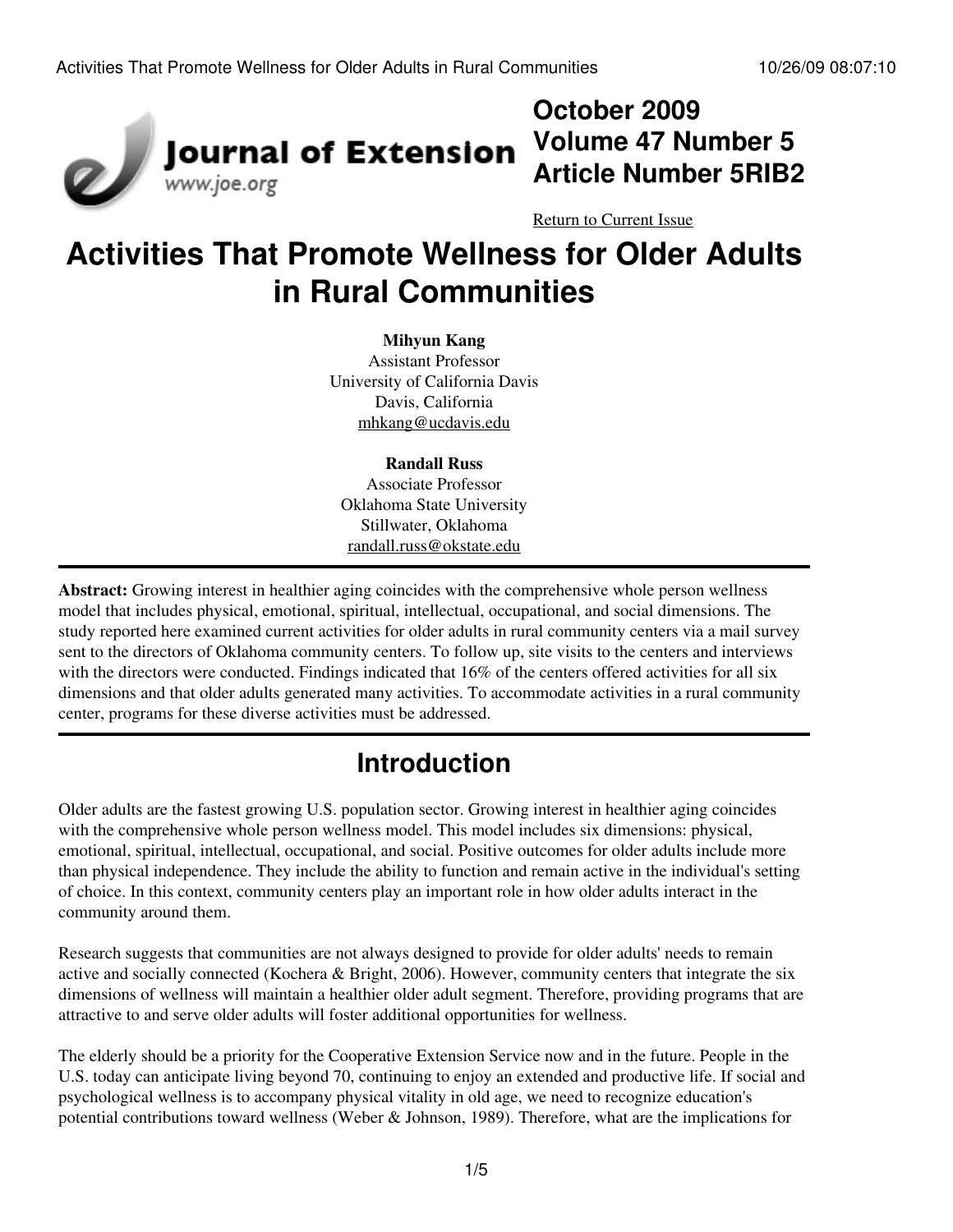Extension and its efforts to strengthen the wellness of older adults? How can Extension determine and then respond to the needs and interests of older people in rural communities?

The purpose of the study reported here was to examine community centers' current activities that contribute to the six dimensions of wellness for rural older adults. Knowing the current status provides information to integrate activities that promote wellness for older adults within rural community centers, and this information can be applied in Extension programming.

### **Six Dimensions of Wellness Model**

As the size of the older population increases, health care experts debate whether older Americans will live longer and healthier or live longer but experience periods of chronic illness and disability. Proponents of the live longer and healthier model cite research that indicates older people have increased knowledge and awareness about the importance of health management (Montague & Stanley, 1998).

The desire for optimal health as we age, to be functionally able for as long as possible, has older adults embracing the concepts of wellness as a leading model of health management. This model incorporates a holistic perspective that integrates the six dimensions of wellness (Montague & Stanley, 1998). For the purpose of the study, the definition by Bill Hettler, Executive Director of the National Wellness Institute in 1979, has been selected as the working definition of wellness. Each dimension is explained more thoroughly below.

**Physical wellness**: recognizes the need for regular physical activity. Physical development encourages learning about diet and nutrition, while discouraging the use of tobacco, drugs, and excessive alcohol consumption.

**Emotional wellness**: recognizes awareness and acceptance of one's feelings. The ability to form interdependent relationships with others based upon mutual commitment, trust, and respect is a critical component of emotional wellness.

**Spiritual wellness**: recognizes our search for meaning and purpose in our human existence. Wellness is characterized by a peaceful harmony between internal personal feelings and emotions through life and measuring those against the value system that one adopts.

**Intellectual wellness**: recognizes one's creative stimulating mental activities. A well person expands their knowledge and skills throughout their life.

**Occupational wellness**: recognizes personal satisfaction and enrichment in one's life through work. The ability to contribute to one's work that is personally rewarding is a key element of occupational wellness.

**Social wellness**: encourages contributing to one's environment and community. Social wellness supports making healthy living choices, initiating better communication with others, and building a better world for everyone.

## **Rural Community Centers**

As Americans age, community-minded organizations and individuals must closely scrutinize how communities are structured and how healthcare and social service systems respond to the needs of older Americans. Establishment and promotion of senior citizen centers has been an integral part of the Older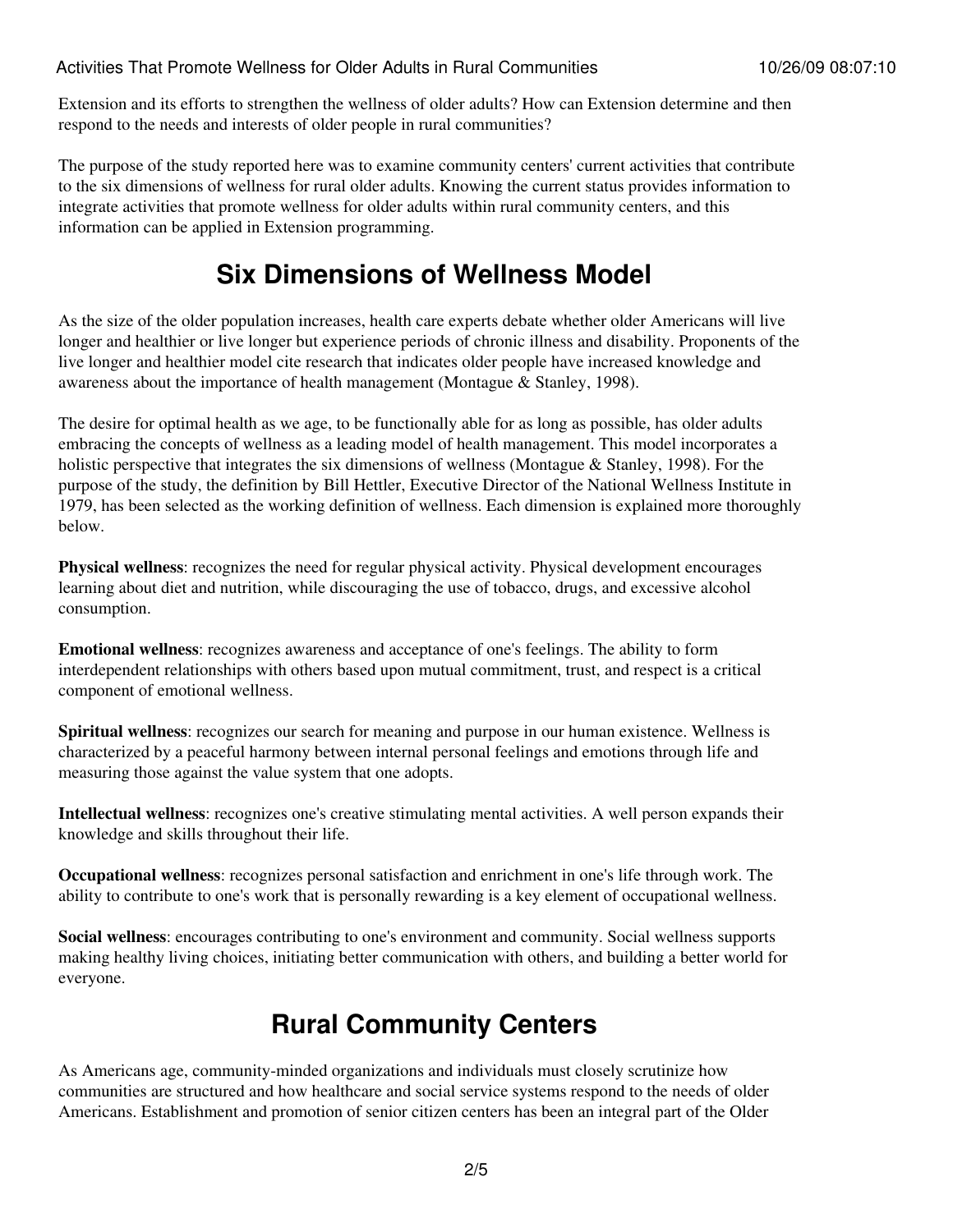Americans Act of 1965, which enabled the federal Administration on Aging, as well as state units on Aging and local Area Agencies on Aging, to plan, implement, and monitor the development of services and support for the nation's aging population (Turner, 2003).

Senior centers are community facilities for the organization and delivery of a broad spectrum of services, including health, mental health, social, nutrition, and educational services and recreational activities for older individuals (Turner, 2003). Some centers serve as focal points to provide information and assistance services and to house their services in the same location (collocation) used by other providers of services to seniors.

Centers are especially critical in rural states like Oklahoma, where 57% of the population lives outside urban areas. In rural communities, the absence of other senior services often leaves senior centers as the only service, information, and referral point for seniors. Specific factors that should be examined include whether current systems meet the demands of rural citizens, which demands the systems meet, and how these systems meet current demands while preparing for the massive growth of older adults expected in the future (Beverly, Mcatee, Costello, Chernoff, & Casteel, 2005). Rural senior centers need to have all the necessary tools to serve their communities in the future.

### **Methods**

Directors of community centers were surveyed to examine current activities of the six dimensions of wellness for older adults in rural community centers. Follow-up site visits to community centers and interviews with the directors of the centers were conducted.

The population of the study was rural community centers. A convenience sample was obtained from the directory of Oklahoma community centers. Data was collected via a mail survey sent to the directors of these centers. The survey questionnaire began with an explanation of each of the six dimensions of wellness and then was comprised of open-ended questions. To obtain a high response rate, an initial mailing, followed by a second mailing after 2 weeks, and a third reminder mailing to complete the survey were sent.

For the analysis of data, lengthy answers were reduced and sorted into specific response categories through a coding process. Descriptive statistics were employed to summarize the data, focusing on frequency and percentage of activities offered in community centers. To gain additional information about activities and services offered, follow-up site visits to community centers and interviews with the directors were conducted and content analysis was performed.

### **Results and Discussion**

The questionnaire was sent to 259 community center directors; 90 returned their questionnaires, which provided a response rate of 34.7%. Findings indicated that 16% of the centers offered activities for all six dimensions. Activities addressed, in decreasing order, were social, physical, spiritual, intellectual, occupational, and emotional needs.

Activities for the social dimension were offered in 87% of the centers. Respondents indicated that games, such as bingo, dominos, cards, and puzzles, and parties/gatherings for family and friends were frequent social activities aimed at creating and maintaining healthy relationships.

Activities for the physical dimension were offered in 85% of the centers. Activities for the physical dimension were the most diverse, consisting of a variety of individual and group exercises focused on muscle strength and endurance, flexibility, coordination, and balance. The most frequent activity was the use of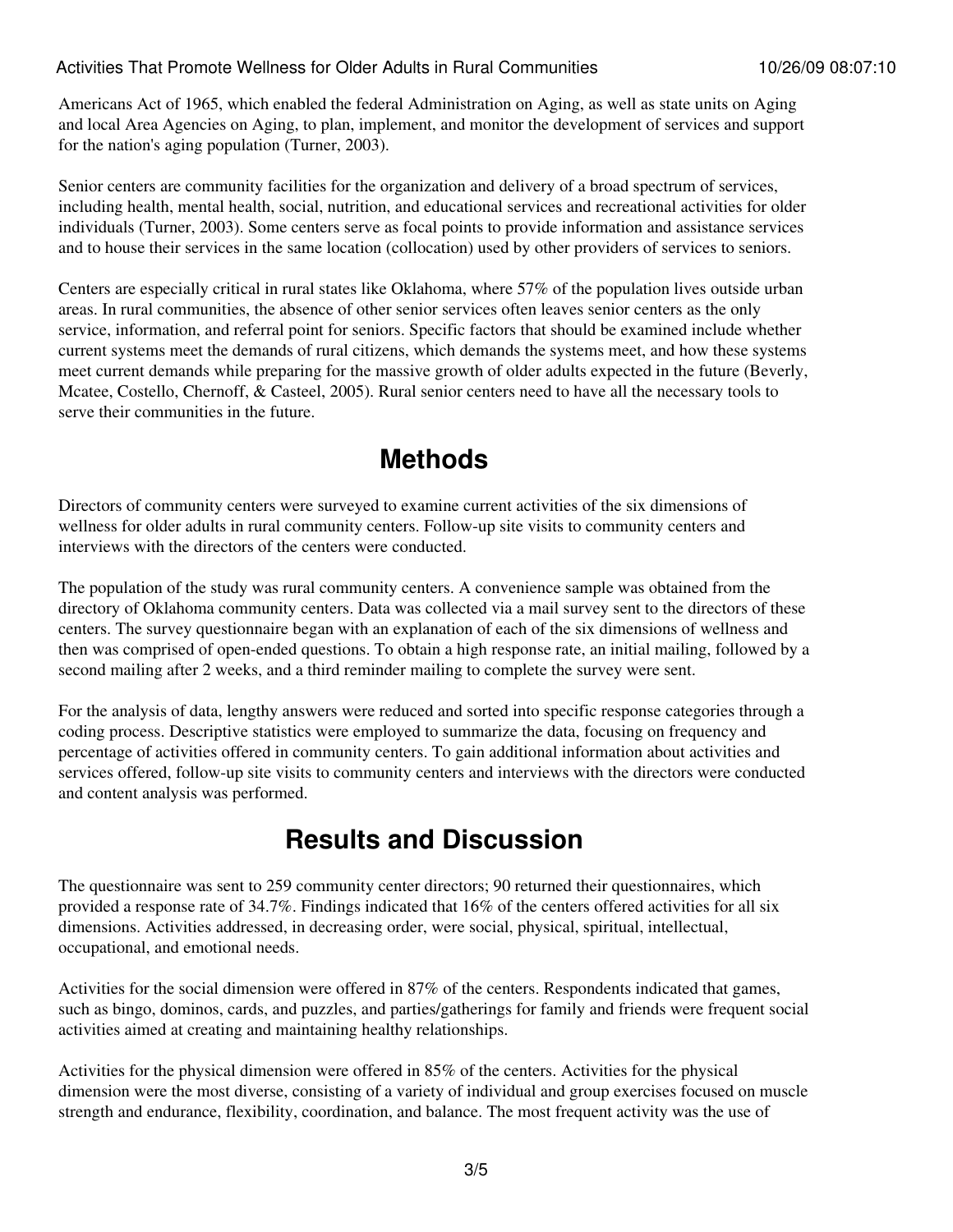#### Activities That Promote Wellness for Older Adults in Rural Communities 10/26/09 08:07:10

exercise equipment such as treadmills. Other exercise included walking, dancing, video exercise, aerobics, and bicycling.

Spiritual activities were offered in 61% of community centers. These activities were more personal than others and included prayers for meals and bible reading. Activities for the intellectual dimension were offered in 55% of community centers. The most frequent activity was participating in education programs (computers, word seek, storytelling, autobiographies, trips, library, and training). Activities that contribute to occupational and emotional wellness were less frequently identified. Occupational activities were offered in 37% of community centers, while activities for the emotional dimension were offered in only 31% of centers.

It was also observed that not only does each dimension contribute to overall wellness, but that individual dimensions interact with one another. For example, in addition to games serving the social dimension, they also serve as intellectual activities that encourage individuals to expand knowledge and skill, occupational activities that promote positive attitudes toward personal and professional development, and emotional activities that help seniors maintain confidence in managing their physical and emotional health.

Site visits to community centers and interviews with directors of the centers were conducted to gain additional information. Approximately 25-100 older adults use centers in their communities, depending on population size. The average age of the user is approximately 75. Transportation to the center is typically by the user, though many carpools within their community and some larger centers will pick up residents in a small minivan, etc.

Many of the centers serve as a meal site, providing an average of 25-30 meals per day onsite and a varying number of meals delivered within the community. The centers receive financial support from the Department of Human Services, which is administered through the Area Agencies on Aging. Directors are typically hired into their positions by the centers. Many do not have formal training as a center director; the role is considered more of a volunteer position in the community. Many of the smaller centers do not have additional staff, such as a secretary or other support staff.

Activities in the centers vary due to the type of older adults using the facility, and many of the activities are generated by the users of the centers. Even with the community centers' established programs in place, older adults will augment these with interests of their own as needed. As many of the centers serve as a meal site, most do not currently provide established programs for wellness of rural older adults. For example, activities for the social dimension were most frequently and diversely offered, but the activities were often not professionally organized activities. Instead, the activities included conversing with friends, church groups, and other social activities.

Researchers observed the need for educational opportunities for rural older adults for better, fuller, more productive lives. It is ironic that stereotypes of older rural adults often represent symptoms of significant and treatable illnesses, such as depression, that lead to an imbalance in their emotional wellness. Instead of relying on a single isolated response from the community center, Cooperative Extension can develop widespread programs to address emotional wellness in rural communities, such as programs for detecting depression and improving mental health.

### **Conclusion**

The comprehensive whole person wellness model that includes wellness dimensions needs to be addressed fully in rural community centers for older adults. Activities for the occupational and emotional dimensions were offered less frequently in community centers, while activities for the social dimension were most frequently and diversely offered. Additionally, many of the activities were generated by users of the